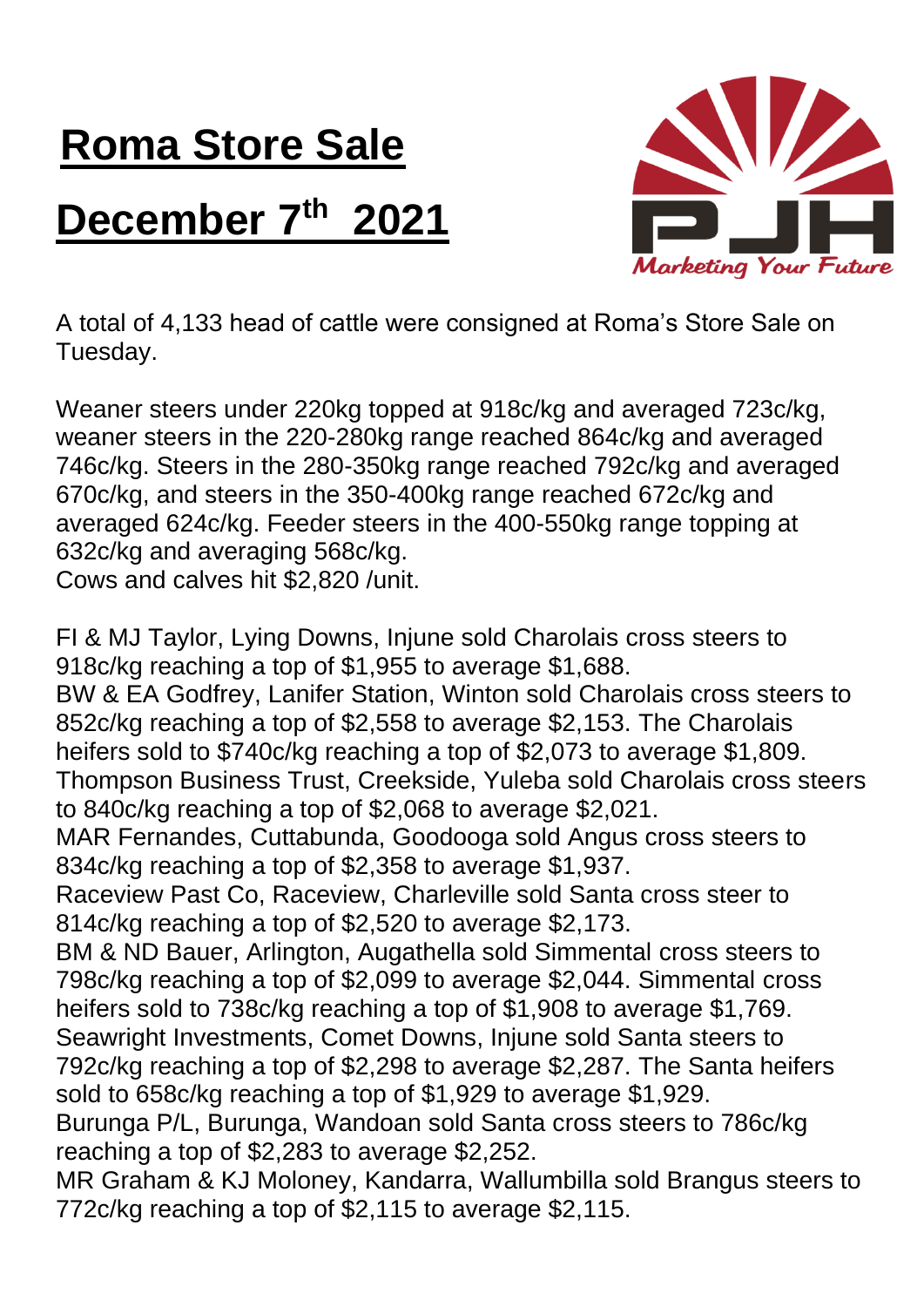Tony Purcell, Snake Gully, Wallumbilla sold Angus cross steers to 730c/kg reaching a top of \$2,503 to average \$2,154.

Frith Family Farms, Homebush, Drillham, sold Angus cross steers to 724c/kg reaching a top of \$2,440 to average \$2,333. Angus cross heifers sold to 724c/kg reaching a top of \$2,352 to average \$2,085.

Ian Brumpton Holdings Pty Ltd, Oaklands, Roma sold Angus steers to 724c/kg reaching a top of \$2,952 to average \$2,483. The Angus heifers sold to 690c/kg reaching a top of \$2,271 to average \$2,094.

Argylla Mountains Pastoral Co P/L, Glencoe, Mt Isa sold Brangus steers to 704c/kg reaching a top of \$2,048 to average \$1,727. The Brangus mickey bulls sold to 808c/kg reaching a top of \$1,972 to average \$1,543. BJ & KM Perkins, Kaywarra, Eumamurrin sold Santa cross steers to 686c/kg reaching a top of \$2,172 to average \$2,121. Santa cross heifers sold to 626c/kg reaching a top of \$1,789 to average \$1,789.

JL & RM & MD & FE Bidgood, Katoomba, Injune sold Charolais cross steers to 680c/kg reaching a top of \$2,010 to average \$1,819. The Charolais cross heifers sold to 722c/kg reaching a top of \$1,859 to average \$1,719.

JEN & JM Bell, Kinnoul, Taroom sold Santa cross steers to 672c/kg reaching a top of \$2,056 to average \$2,012. The Santa cross heifers sold to 654c/kg reaching a top of \$1,882 to average \$1,806.

A Swan, Springtime, Wallumbilla sold Santa steers to 468c/kg reaching a top of \$3,043 to average \$3,043.

G & K Tully, Gleniris, Roma sold Charolais steers to 658c/kg reaching a top of \$1,777 to average \$1,600. The Santa heifers sold to 630c/kg reaching a top of \$1,449 to average \$1,333.

Banoona Pastoral Co. P/L & CN Nason, Banoona, Roma sold Composite steers to 646c/kg reaching a top of \$2,489 to average \$2,413. Composite heifers sold to 652c/kg to reach a top of \$2,453 to average \$2,281. Tanya Dawes, Barr Park, Roma sold Angus cross steers to 591c/kg reaching a top of \$2,811 to average \$2,811.

Yorkaringa Farming Trust, Yorkaringa, Wallumbilla sold Hereford steers to 469c/kg reaching a top of \$2,733 to average \$2,733.

SJ & NE Ward, Wilga Park, Roma sold Charbray cross steers to 468c/kg reaching a top of \$2,757 to average \$2,687.

Heifers under 220kg topped at 750c/kg and averaged 673c/kg, while heifers in the 220-280kg range topped at 740c/kg and averaged 668c/kg.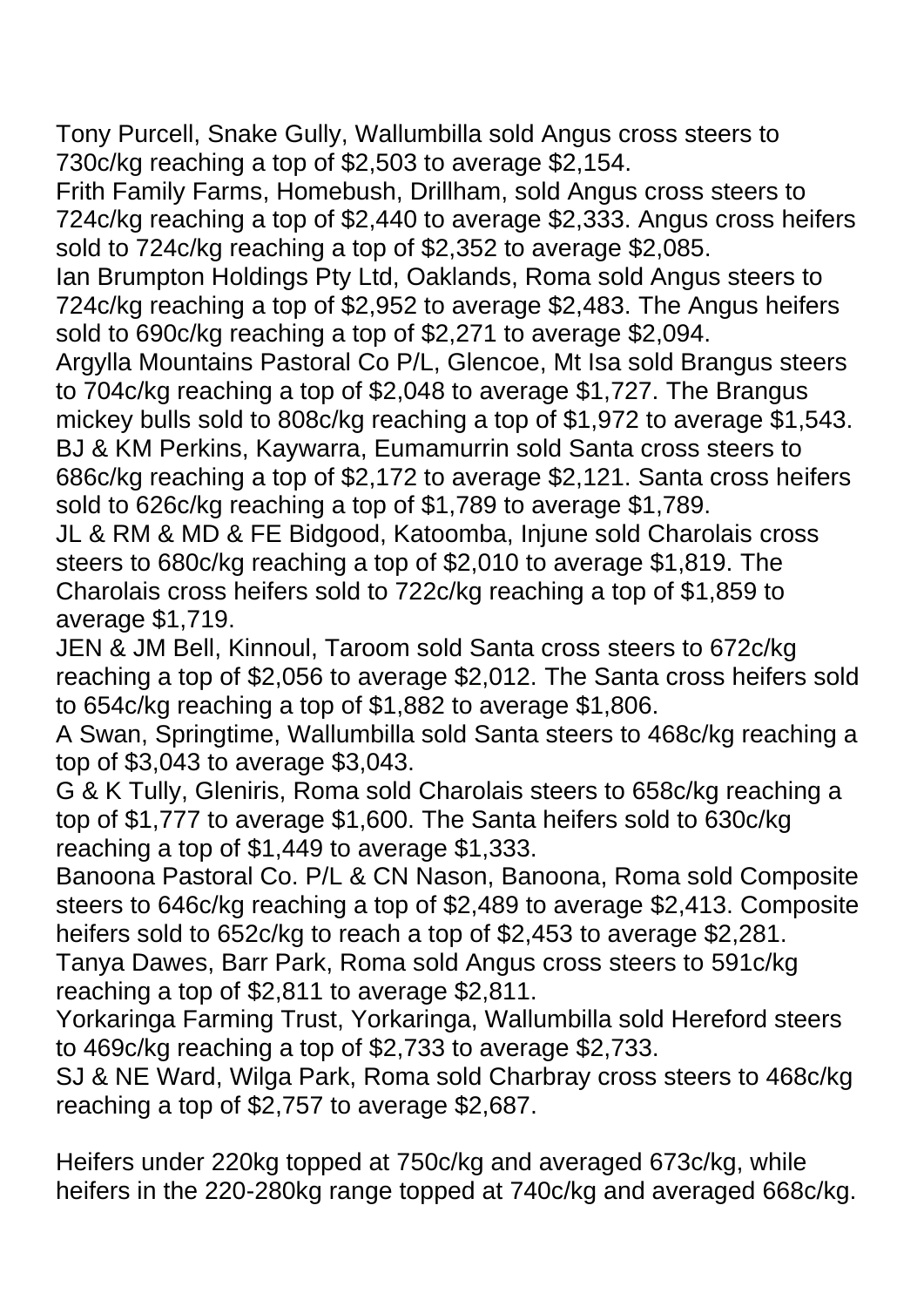SC & TC Bond, Borromore, Roma sold Simmental cross heifers to 730c/kg reaching a top of \$1,839 to average \$1,839. Warwick & Sophie Cooper, Donnabar, Wallumbilla sold Charolais cross heifers to 654c/kg reaching a top of \$2,224 to average \$2,057.

Cows in the 300-400kg range reached 388c/kg and averaged 344c/kg, while cows in the 400kg-500kg range reached 403c/kg and averaged 370c/kg. Cows over 500kg topped at 448c/kg, averaging 393c/kg.

Dangarfield Cattle Co, Two-up, Taroom sold Santa cows to 396c/kg reaching a top of \$2,258 to average \$2,258.

Warren Point Pastoral Company, Warren Point, Mitchell sold Droughtmaster Cows and calves to \$2,780/unit.

WA & KR Freeman, Meeleebee Downs, Wallumbilla sold Santa bulls to 378c/kg reaching a top of \$3,611 to average \$3,036.

## *NEXT STORE SALE IS 14th DECEMBER PJH SELL 6 th POSITION*